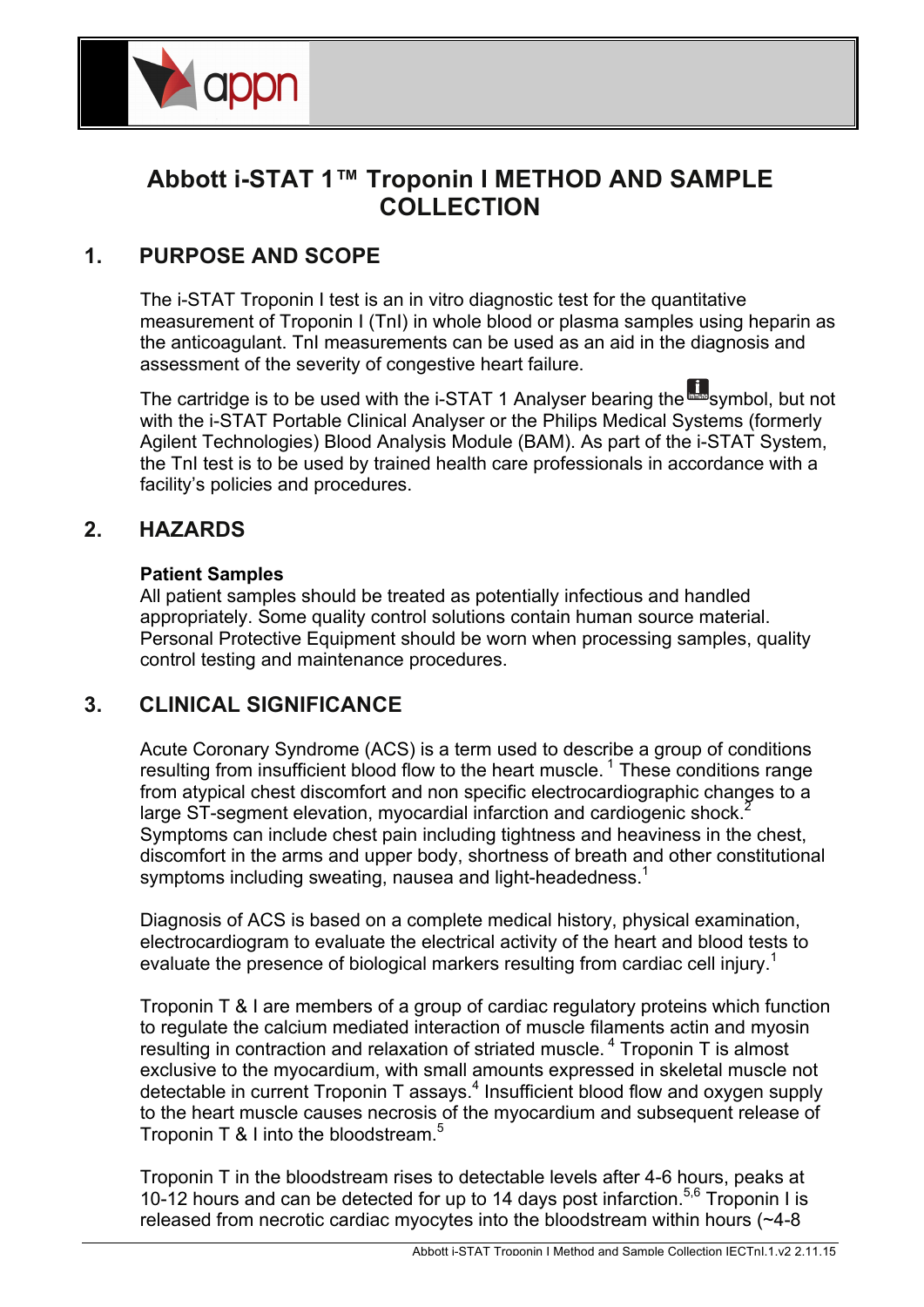

hours) after the onset of chest pain. The peak TnI concentration is generally reached in 12-48 hours.<sup>7</sup> Troponin I serum levels can remain elevated for up to 4–7 days.<sup>5</sup>

The diagnostic utility of Troponin T & I to detect myocardial necrosis and to enable risk stratification in patients with ACS is well established.5,8 Furthermore, the use of Troponin T as a prognostic indicator for recurrence of ischaemic events and death in ACS patients is increasing. 5,9

Results from PoCT devices measuring Troponin T & I should always be used in conjunction with clinical presentation, history and other diagnostic information.

## **4. TEST PRINCIPLE**

The i-STAT cardiac Troponin I (cTnI) test cartridge uses a two-site enzyme-linked immunosorbant assay (ELISA) method. Antibodies specific for cTnI are located on an electrochemical sensor fabricated on a silicon chip. Also deposited in another location on the sensor silicon chip is an antibody/alkaline phosphatase enzyme conjugate specific to a separate portion of the cTnI molecule. The whole blood or plasma sample is brought into contact with the sensors allowing the enzyme conjugate to dissolve into the sample. The cTnI within the sample becomes labeled with alkaline phosphatase and is captured onto the surface of the electrochemical sensor during an incubation period of approximately seven minutes. The sample is washed off the sensors, as well as excess enzyme conjugate. Within the wash fluid is a substrate for the alkaline phosphatase enzyme. The enzyme bound to the antibody/antigen/antibody sandwich cleaves the substrate releasing an electrochemically detectable product. The electrochemical (amperometric) sensor measures this enzyme product, which is proportional to the concentration of cTnI within the sample.

## **4.1 Analytical specificity**

The cTnI method is specific for cardiac troponin I. The following muscle proteins were tested and found to have an insignificant effect on the measured cTnI.

| <b>Crossreactant</b>  | Concentration | <b>Percent Crossreactivity</b> |
|-----------------------|---------------|--------------------------------|
| Troponin C (cardiac)  | $1000$ ng/mL  | < 0.002%                       |
| Troponin T (cardiac)  | $1000$ ng/mL  | 0.65%                          |
| Troponin I (skeletal) | $1000$ ng/mL  | < 0.002%                       |
| Troponin T (skeletal) | $1000$ ng/mL  | < 0.002%                       |

## **4.2 Analytical sensitivity**

The analytical sensitivity of the cTnI method is 0.02 ng/mL, which is the lowest cTnI level that can be distinguished from zero.

## **4.3 Interference**

The following substances were found to have no significant effect (less than 10%) on the cTnI method, when added to a plasma pool containing approximately 2 ng/mL of cardiac troponin I, at the concentrations indicated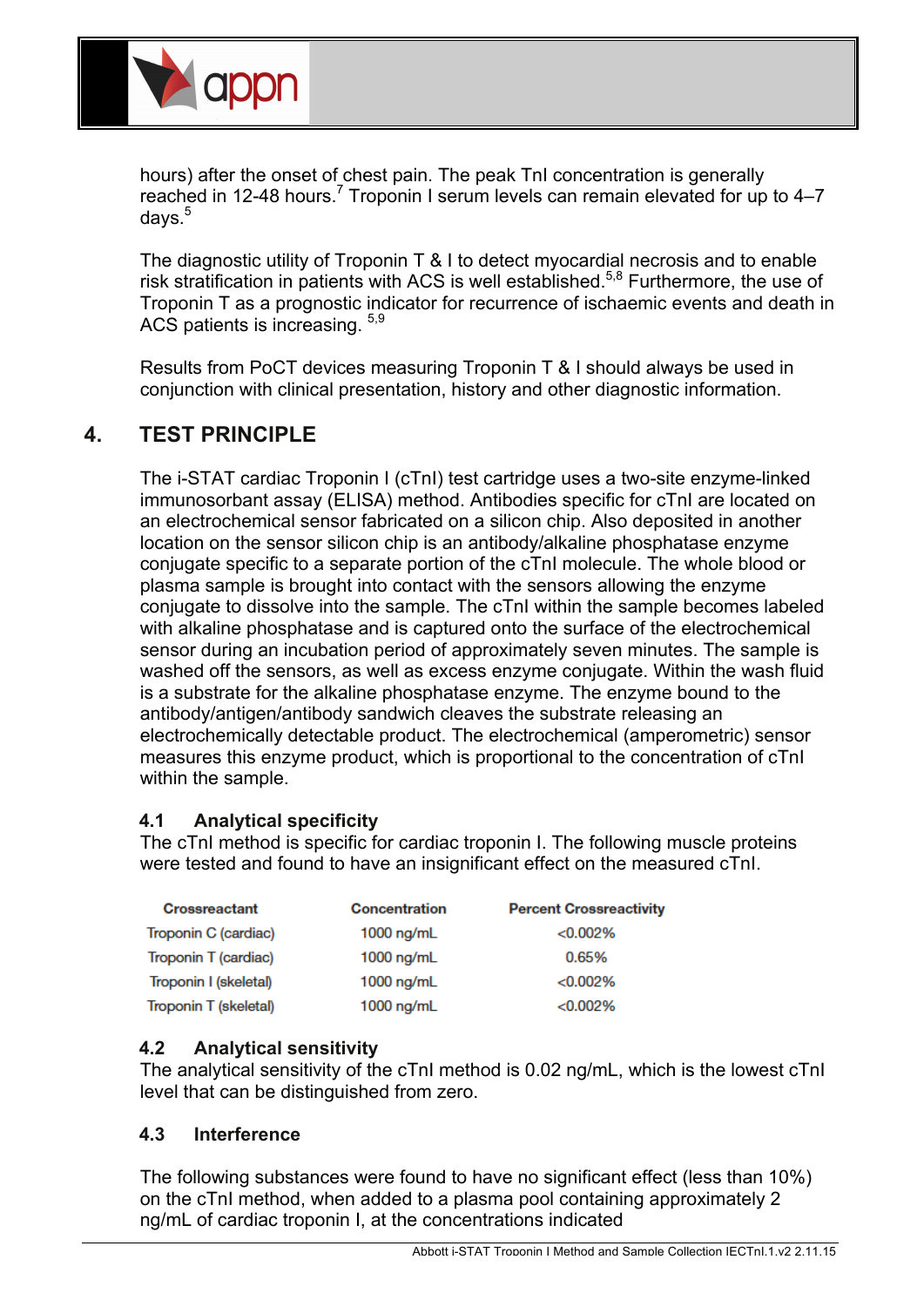| <b>Compound</b>              | <b>Test Level</b><br>(umol/L unless otherwise indicated) |
|------------------------------|----------------------------------------------------------|
| Acetaminophen                | 1660                                                     |
| Allopurinol                  | 294                                                      |
| <b>Ascorbic Acid</b>         | 227                                                      |
| <b>Acetyl Salicylic Acid</b> | 3330                                                     |
| Atenolol                     | 37.6                                                     |
| Caffeine                     | 308                                                      |
| Captopril                    | 23                                                       |
| Chloramphenicol              | 155                                                      |
| <b>Diclofenac</b>            | 169                                                      |
| Digoxin                      | 6.15                                                     |
| Dopamine                     | 5.87                                                     |
| Enalaprilat                  | 0.86                                                     |
| Erythromycin                 | 81.6                                                     |
| Furosemide                   | 181                                                      |
| Sodium Heparin*              | 36 U/mL                                                  |
| Ibuprofen                    | 2425                                                     |
| Isosorbide dinitrate         | 636                                                      |
| Methyldopa                   | 71                                                       |
| <b>Nicotine</b>              | 6.2                                                      |
| Nifedipine                   | 1.156                                                    |
| Phenytoin                    | 198                                                      |
| Propanolol                   | 7.71                                                     |
| <b>Salicylic Acid</b>        | 4340                                                     |
| Theophylline                 | 222                                                      |
| Verapamil                    | 4.4                                                      |
| Warfarin                     | 64.9                                                     |

#### **4.4 Limitations of the test**

appn

- Samples from patients who have been exposed to animals or who have received therapeutic or diagnostic procedures employing immunoglobulin's or reagents derived from immunoglobulin's may contain antibodies, e.g. HAMA or other heterophile antibodies, which may interfere with immunoassays and produce erroneous results.
- The generation of potentially interfering antibodies in response to bacterial infections has been reported. While this product contains reagents that minimize the effect of these interferents, and QC algorithms designed to detect their effects, the possibility of interference causing erroneous results should be evaluated carefully in cases where there are inconsistencies in the clinical information.
- Partially clotted samples can result in elevated cTnI results above the reference range, as well as quality check codes. To prevent this from occurring, upon drawing the whole blood sample into a heparinised collection tube, the sample should be inverted gently at least 10 times.
- Grossly hemolyzed samples can cause a decreased alkaline phosphatase activity, resulting in decreased detection of cTnI, increased assay backgrounds, and/or quality check codes.
- Heparin at 90U/mL was found to decrease the cTnI level by approximately 20%.
- Hematocrits in the range of 0-65 %PCV have been demonstrated not to affect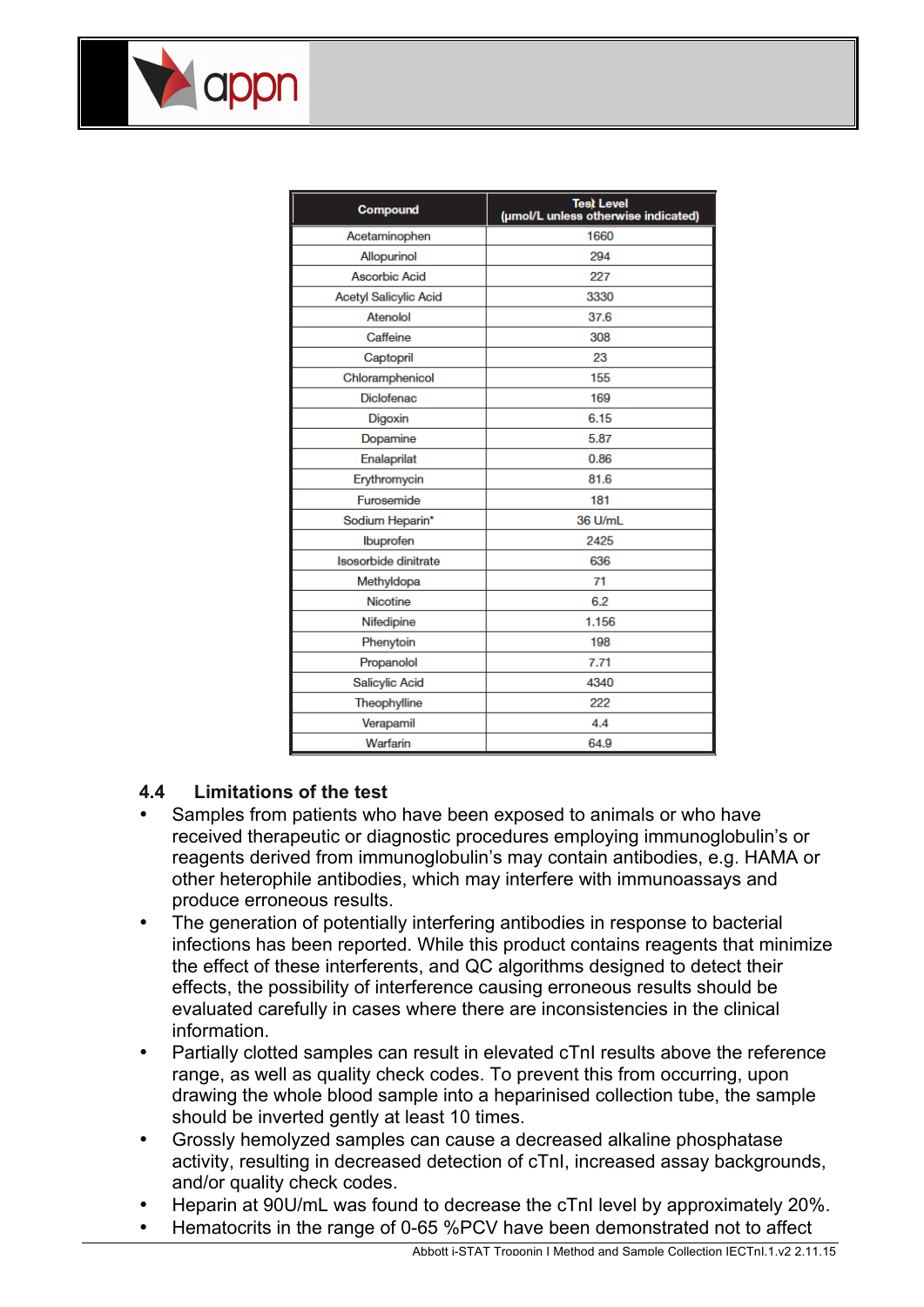

results. Samples with hematocrit levels above this range have demonstrated increases in the test imprecision and quality check codes.

#### **4.5 Accuracy**

Method comparison data were collected using CLSI guideline EP9-A2. Venous blood samples were collected in heparinized evacuated tubes and analyzed in duplicate on the i-STAT System. A portion of the specimen was centrifuged and the separated plasma was analyzed in duplicate on the comparative method within 1 hour of collection. Deming regression analysis was performed on the first replicate of each sample. In the method comparison table, n is the number of specimens in the first data set, Sxx and Syy refer to estimates of imprecision based on the duplicates of the comparative and the i-STAT methods respectively. Sy.x is the standard error of the estimate, and r is the correlation coefficient.

|             | <b>Dade Behring</b><br>Stratus <sup>®</sup> CS |
|-------------|------------------------------------------------|
| n           | 189                                            |
| <b>Sxx</b>  | 0.28                                           |
| Syy         | 0.31                                           |
| Slope       | 0.883                                          |
| Int't       | 0.029                                          |
| Sy.x        | 1.40                                           |
| <b>Xmin</b> | 0.00                                           |
| Xmax        | 46.27                                          |
|             | 0.975                                          |

#### **4.6 Precision**

Precision data were collected in multiple sites as follows: Duplicates of each control were tested daily for a period of 20 days, resulting in a total of 40 replicates.

| <b>Precision Data (ng/mL)</b> |       |      |     |
|-------------------------------|-------|------|-----|
| Control                       | Mean  | SD   | %CV |
| Level 1                       | 0.53  | 0.04 | 7.8 |
| Level 2                       | 2.17  | 0.18 | 8.5 |
| Level 3                       | 31.82 | 2.42 | 7.6 |

## **5. INSTRUMENT**

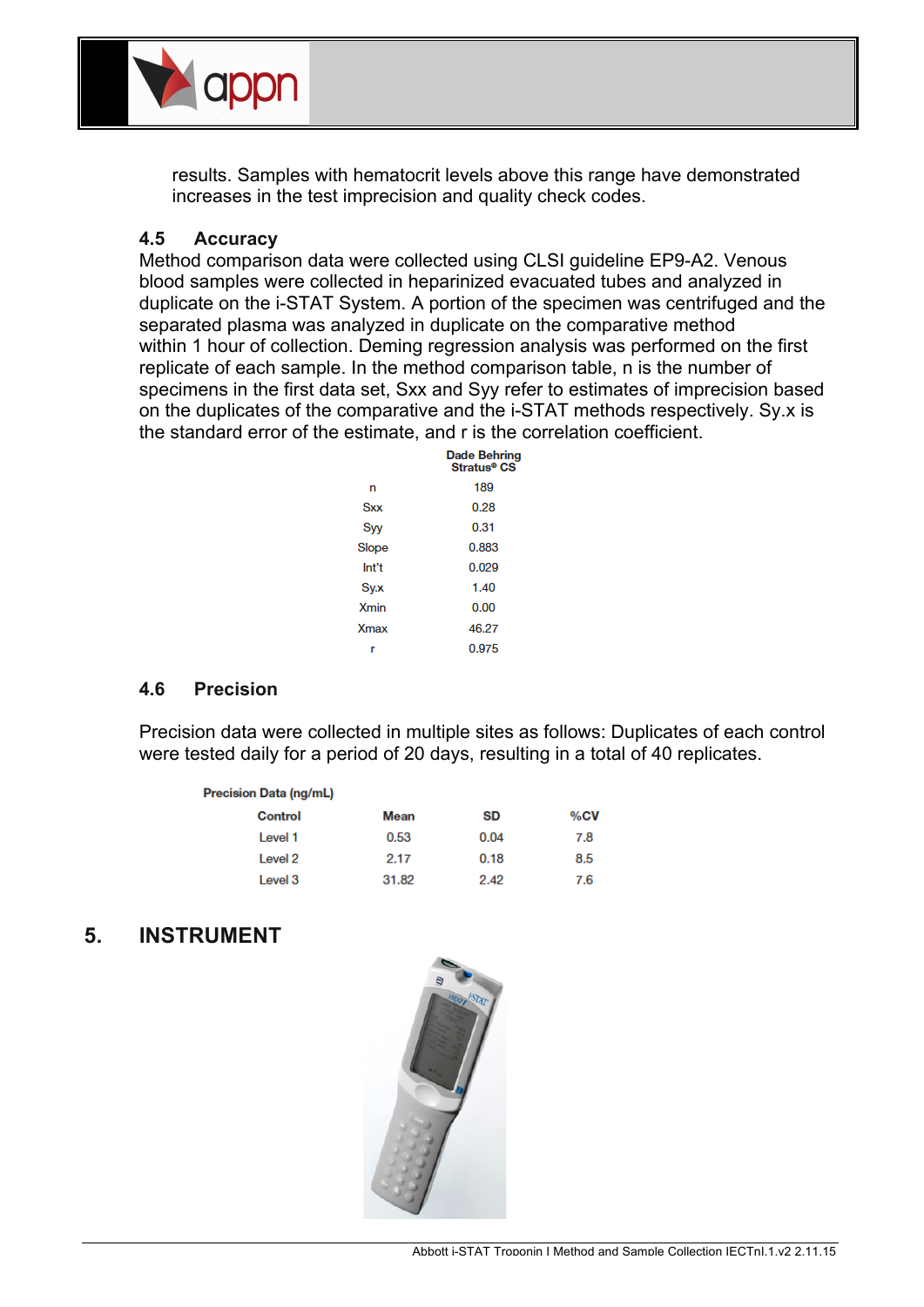

## **Product specifications 5.1 Operating Conditions and Technical Data**

| Temperature range                             | $16^{\circ} - 30^{\circ}$ C                                                                                                                                                                                   |
|-----------------------------------------------|---------------------------------------------------------------------------------------------------------------------------------------------------------------------------------------------------------------|
| Relative humidity                             | Up to 90 % (non-condensing)                                                                                                                                                                                   |
| Maximum altitude                              | Not stated                                                                                                                                                                                                    |
| Position                                      | Place the meter on a level, vibration-free<br>surface with display facing up including<br>when it is in downloader. Place the meter<br>away from devices that gives off heat and<br>away from direct sunlight |
| <b>Reportable Range</b>                       | $0.00 - 50.00$ ng/mL. Samples above the<br>reportable range will yield >50.00 ng/mL" on<br>the analyser display screen.                                                                                       |
| Sample size                                   | Minimum 17µL                                                                                                                                                                                                  |
| <b>Test time</b>                              | 10 minutes                                                                                                                                                                                                    |
| Memory                                        | 4000 patient results and 1000 control results<br>stored on analyser                                                                                                                                           |
| Barcode scanner                               | Yes - Laser Diode 650 nm Maximum Output<br>$1.0$ mW.                                                                                                                                                          |
| Connectivity                                  | Yes                                                                                                                                                                                                           |
| <b>Battery operation</b>                      | 2 x 9V lithium batteries or<br>Rechargeable power pack                                                                                                                                                        |
| Mains connection                              | Yes - via downloader                                                                                                                                                                                          |
| Number of tests with fully charged<br>battery | Not stated                                                                                                                                                                                                    |
| Safely class                                  | Not stated                                                                                                                                                                                                    |
| Automatic power-off                           | Yes                                                                                                                                                                                                           |
| <b>Dimensions</b>                             | 230 x 80 x 70 mm                                                                                                                                                                                              |
| Weight                                        | 650g                                                                                                                                                                                                          |

## **5.2 Storage and transport conditions**

| Temperature range             | $-10^{\circ}$ to +46 <sup>o</sup> C |
|-------------------------------|-------------------------------------|
| Meter (In original container) |                                     |
| Relative humidity             | Up to 90% (non-condensing)          |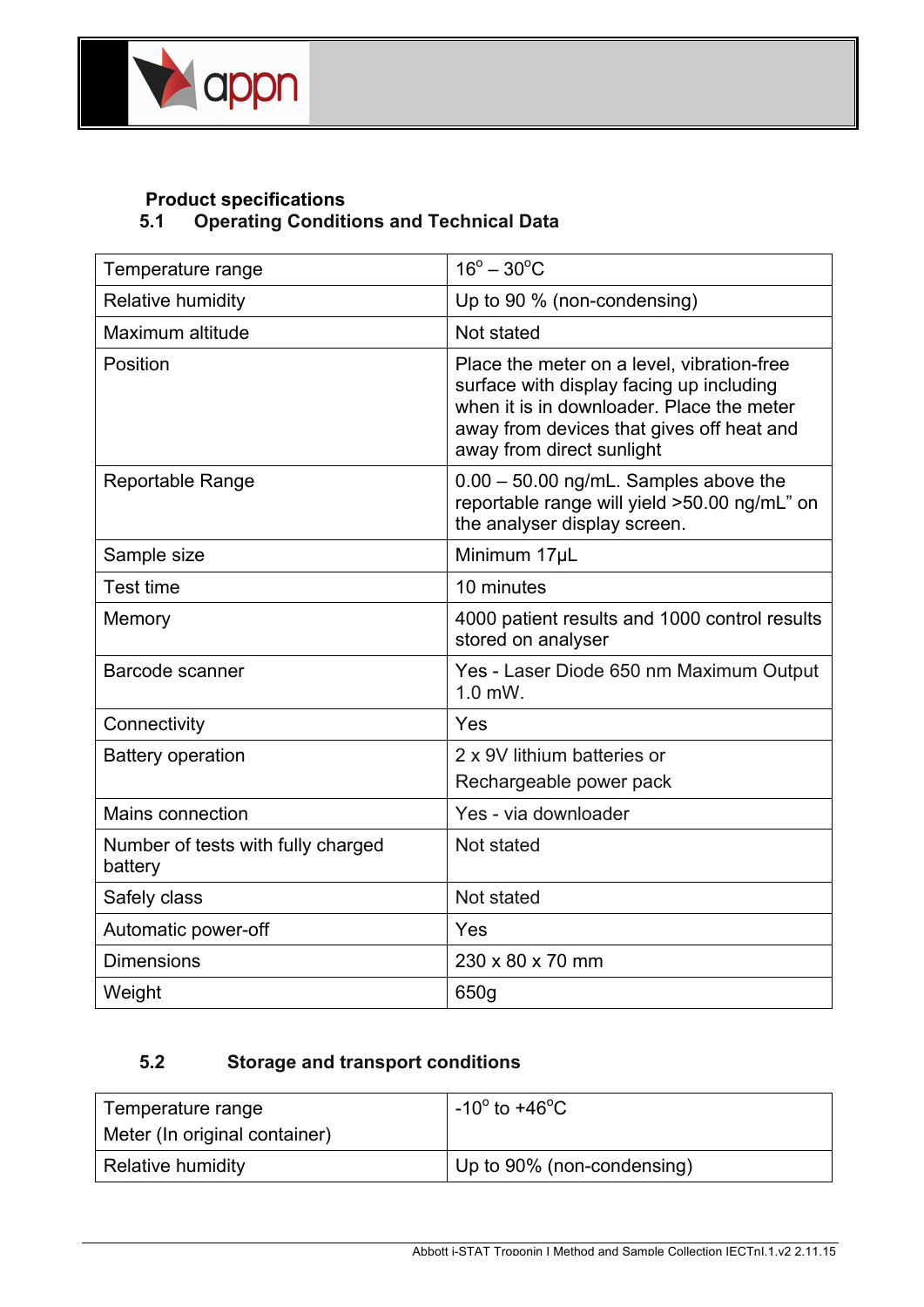

## **6. SPECIMEN REQUIREMENTS**

## **6.1 Sample Material**

Venous or arterial whole blood collected in a plastic syringe containing sodium or lithium heparin or without anticoagulant if tested within 1 minute of patient draw. Plastic evacuated tube containing sodium or lithium heparin, without clot activators or serum separators is acceptable. Device used to transfer sample to cartridge must be plastic. Blood collection tubes containing EDTA, oxalate, citrate, or other additives are not recommended. Performance characteristics have not been established for samples taken from capillary tubes and direct skin punctures (e.g. fingersticks) so these sample types should not be used with the TnI cartridge.

## **Venepuncture (see suitable anticoagulants above)**

- Skin surface must be cleaned with an alcohol swab and dried well prior to collection to ensure there are no substances on the skin surface
- Collection tubes must be filled at least half full.
- Ensure sample is properly mixed and discard the first two drops of blood from a syringe before testing
- Test the sample within 30 minutes after collection

## **7. CARTRIDGES / REAGENTS**

A single-use disposable cartridge contains microfabricated sensors, a calibrant solution, fluidics system, and a waste chamber. A whole blood sample of approximately 1 to 3 drops is dispensed into the cartridge sample well, and the sample well is sealed before inserting it into the analyser. The cTnI cartridges can

only be used with the i-STAT 1 analyser bearing the **Fig.** Symbol.

## **7.1 Storage and handling**

- Cartridges are sealed in individual pouches or portion packs.
- Store the main supply of cartridges in the refrigerator at a temperature between 2 to 8°C. Do not allow cartridges to freeze.
- May be stored at room temperature (18 to 30°C) for up to 2 weeks (the time frame indicated on the cartridge box).
- Should not be returned to the refrigerator once they have been at room temperature, and should not be exposed to temperatures above 30°C. Should not be used if the pouch has been punctured.
- Write the date on the cartridge box or individual cartridge pouches to indicate the room temperature expiration date.
- Cartridges should remain in pouches until time of use.
- Do not use after the labeled expiration date.
- The cartridge must sit at room temperature for 5 minutes before use.
- An entire box of cartridges should stand at room temperature for 1 hour before use.
- Handle the cartridge from its edges and avoid touching the contact pads or exerting pressure over the center of the cartridge.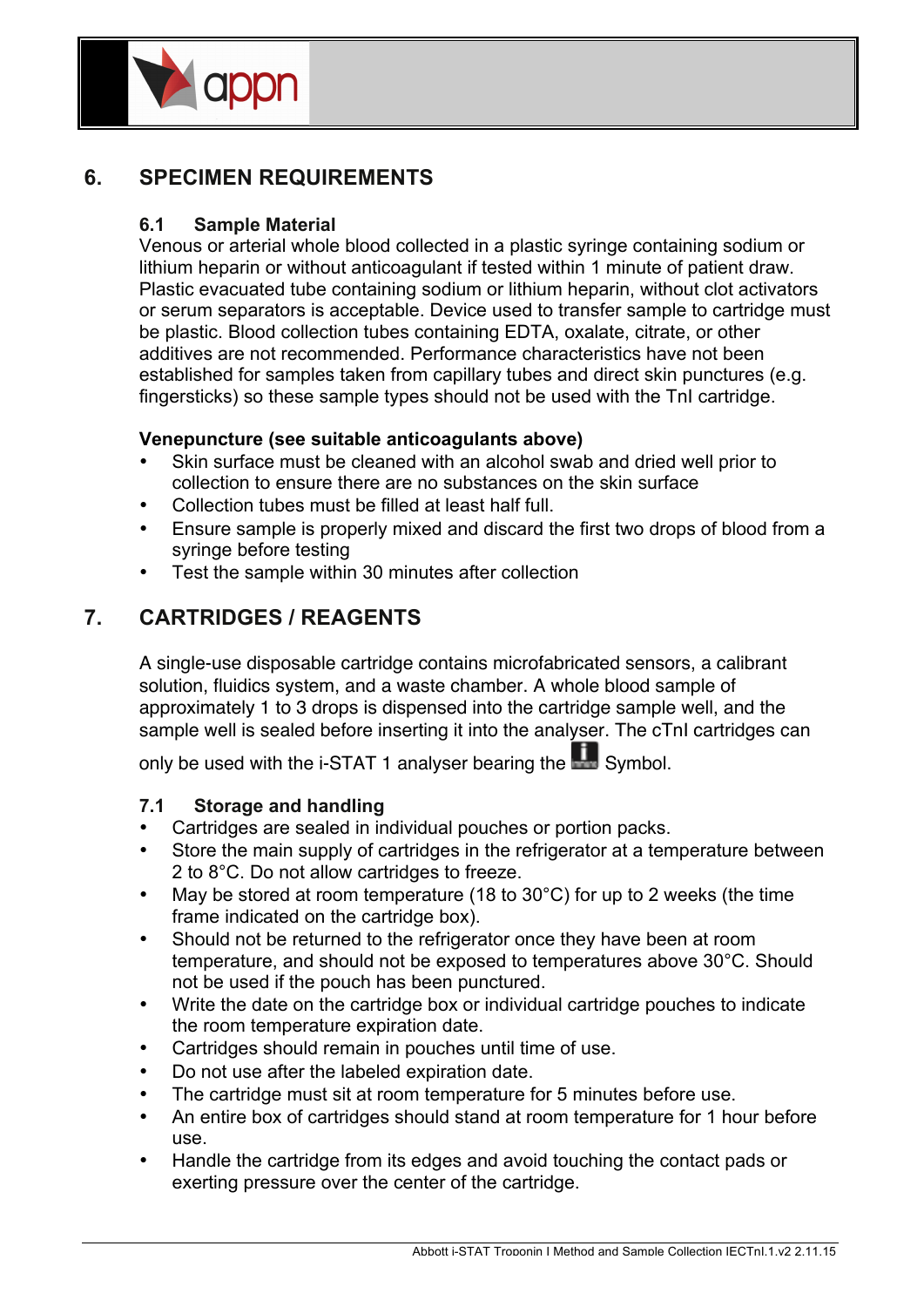

## **8. CALIBRATION**

Calibration is set at the factory during manufacturing and may be updated as necessary as part of regular software upgrades.

## **9. QUALITY CONTROL**

**Quality control material (perform as per your organisation protocol)** Accurately testing known levels of cTnI ensures that the system and your technique used in testing give accurate results on patient tests. The control solutions have defined (known) values. The results for these solutions must first fall within a certain acceptable range in order to allow valid patient testing.

A quality control test should be performed every time a new shipment of test cartridges are received, when a new lot number of cartridges are used, if the clinical picture does not correlate with the patient test results, after major maintenance, and at a minimum of once a month.

Enrolling in an External Quality Assurance Program is encouraged to objectively compare results with other users using the same method of testing. If an External Quality Assurance Program is not available, monthly lab comparison is encouraged.

The Abbott iSTAT 1 Analyser uses the following methods for quality:

- Electronic Stimulator Check (Electronic QC)
- Control solutions

## **9.1 Electronic Control**

Perform electronic simulator check on analyser once per day. The Electronic Simulator is inserted into the cartridge port of the analyser to verify electrical measurement. A PASS/FAIL message indicates whether the analyser's measurements are within specification.

If a FAIL message appears in the display window on the analyser, repeat the test. If the instrument still fails, document the problem on the Instrument QC/Event Log and contact the Manufacturer for assistance. Do not use the device.

The Electronic Simulator should be store at room temperature and protect contact pads from contamination by replacing the plastic cap and placing the Electronic Simulator in its protective case after use. To perform an electronic simulator check:

- Turn the analyser on.
- Press the Menu key to access the Administration Menu.
- Press the 3 key for Quality Tests
- Press the 4 key for Simulator.
- Scan or enter Operator ID.
- Enter the Simulator ID (serial number).
- Insert the simulator into the cartridge port.
- View results on analyser's screen.
- If PASS is displayed, continue to use the analyser.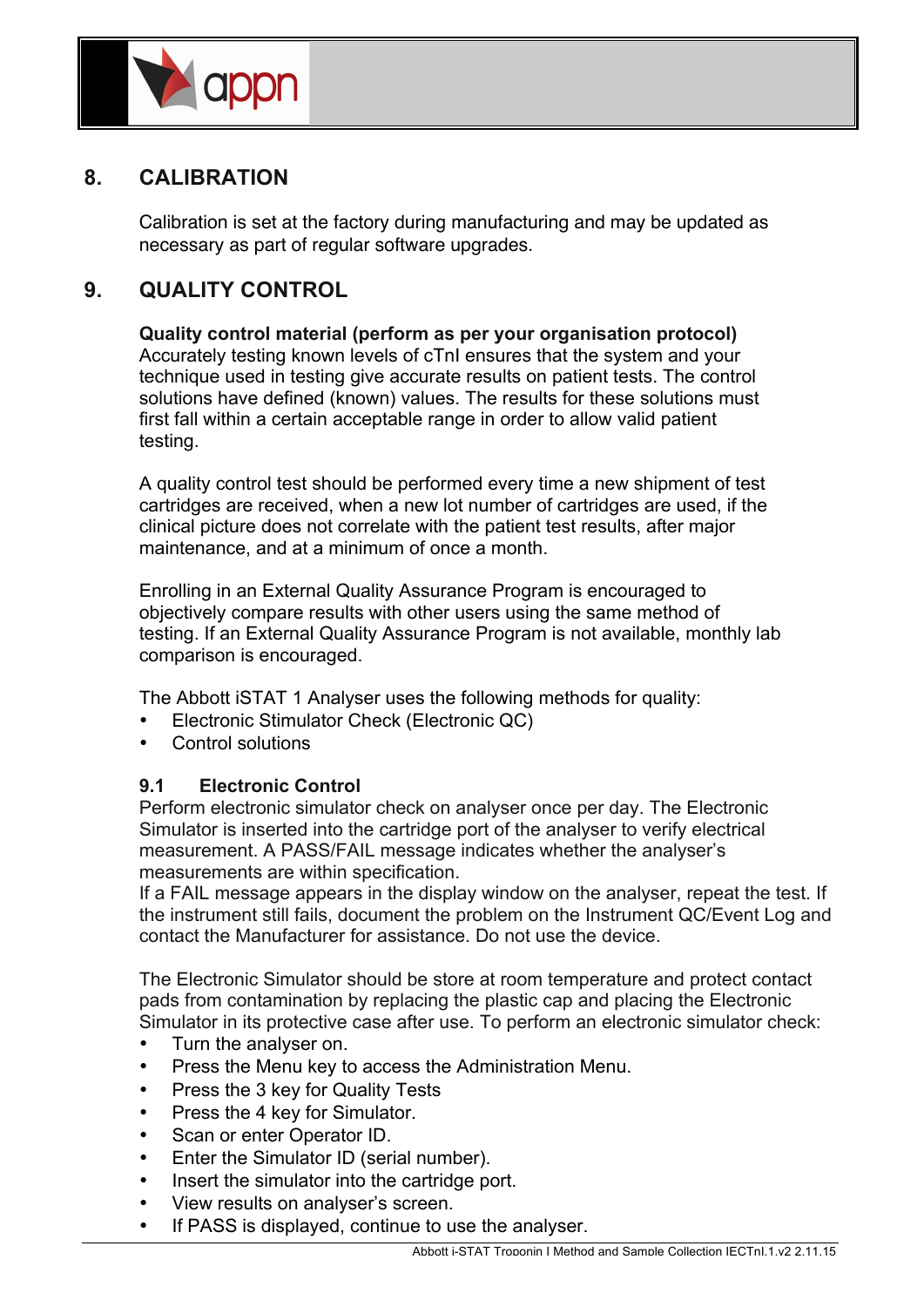

- If FAIL is displayed for the external simulator, reinsert the simulator.
- If FAIL is displayed a second time, do not use the analyser and contact your Support Services representative.

## **9.2 Running control solutions**

The control solutions has three levels:

- **iSTAT cTnI quality control, level 1**
- iSTAT cTnI quality control, level 2
- iSTAT cTnI quality control, level 3

The controls are ready-to-use liquid controls requiring no reconstitution or frozen storage. The controls are stable until the expiration date on the vial label when stored unopened at 2-8°C. Once opened, these controls are stable for 30 days when stored tightly capped at 2-8°C.

## **Preparing the meter**

- Turn on the meter by pressing the 'Power' button once
- Press the Menu key to access the Administration Menu
- Press the 3 key for Quality Tests.
- Press the 1 key for Control.
- Press the 1 key for i-STAT Cartridge. Scan or Enter Operator ID. Repeat if prompted.
- Scan or Enter Patient ID. Repeat if prompted.
- Scan the Cartridge Lot number from the cartridge pouch by pressing and holding the "Scan" button.
- To scan a barcode, align the red laser light so it covers the entire barcode. The device will beep when it reads the barcode successfully
- The meter will now prompt you to insert the cartridge.

## **Applying the control solution**

- The individual unopened cartridge pouch should sit at room temperature for 5 minutes before use
- Remove cartridge from the pouch. Handle the cartridge from its edges. Avoid touching the contact pads or exerting pressure over the center of the cartridge.
- Discard the first drop from the syringe to clear unseen bubbles.
- Touch the next drop to the well allowing cartridge to draw sample in. DO NOT use a needle. Fill only to the "RED FILL LINE" diagram.
- Close the cTnI cartridge by using the thumb and index finger of one hand to grasp the cartridge from its side edges away from the sample inlet. Use the thumb of the other hand to slide the plastic closure clip to the right until it locks into place over the sample well.

**NOTE:** When sliding the closure clip, do no place fingers near the sample well.

## **Inserting the cartridge into the meter**

- To insert the cartridge into the cartridge port, grasp the cartridge by the thumb recess.
- Hold the device by the other hand and gently guide the cartridge into the analyser until fully inserted and it clicks into place.
- The analyser must remain on a level surface with the display facing up during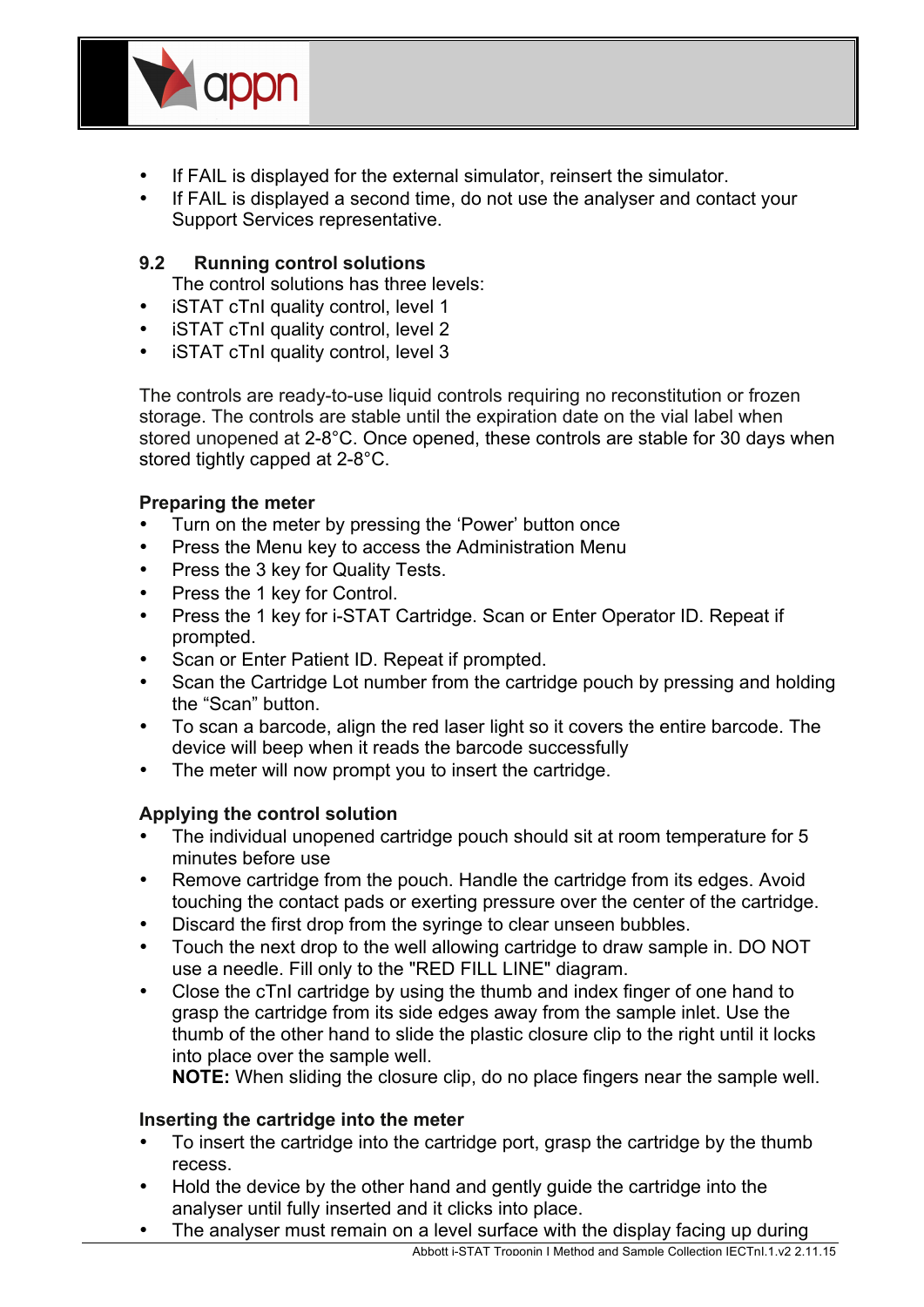

## testing.

**NOTE:** Do not remove the cartridge while 'Cartridge Locked' message is displayed on the screen.



## **Results**

- The countdown will begin as the sample is analysed.
- The results will then be displayed on the screen.
- Compare results to the value assignment sheet ranges. If results are within the expected ranges, use the cartridges as needed. Record your results.
- Remove the cartridge after the 'Cartridge Locked' message disappears. The analyser is ready for the next test immediately.

## **Remedial Action**

If any results are outside the published expected ranges: DO NOT USE cartridges from the suspect lot. Quarantine the suspect lot. Notify the i-STAT System Coordinator immediately. Record the QC failure in the i-STAT QC Action **Processes** Continued in the action taken. **PROFILE MANUAL FOR THE INC.** 

#### **10. TEST PROCEDURE Procedure for Cartridge Testing Procedure for Cartridge Testing**

Before testing cTnI cartridges on the i-STAT 1 Analyser, the analyser must be customized. See full i-STAT instructions for procedure.

## **10.1 Performing the Test**

Allow the individual unopened cartridge pouch to sit at room temperature for 5 minutes before use

## **Preparing the meter**

- Press  $\bigcirc$  to turn on the device
- The analyser performs a self-check
- Press **the select 'iSTAT Cartridge'**
- Scan or Enter Operator ID. Repeat if prompted.
- Scan or Enter Patient ID. Repeat if prompted.
- Scan the lot number on the cartridge pouch
- Position barcode 10-15 cm from the scanner window
- Press and hold  $\frac{\sin \theta}{\cos \theta}$  to activate the scanner
- Align the red laser light so it covers the entire barcode. The device will beep when it reads the barcode successfully
- The meter will now prompt you to insert the cartridge.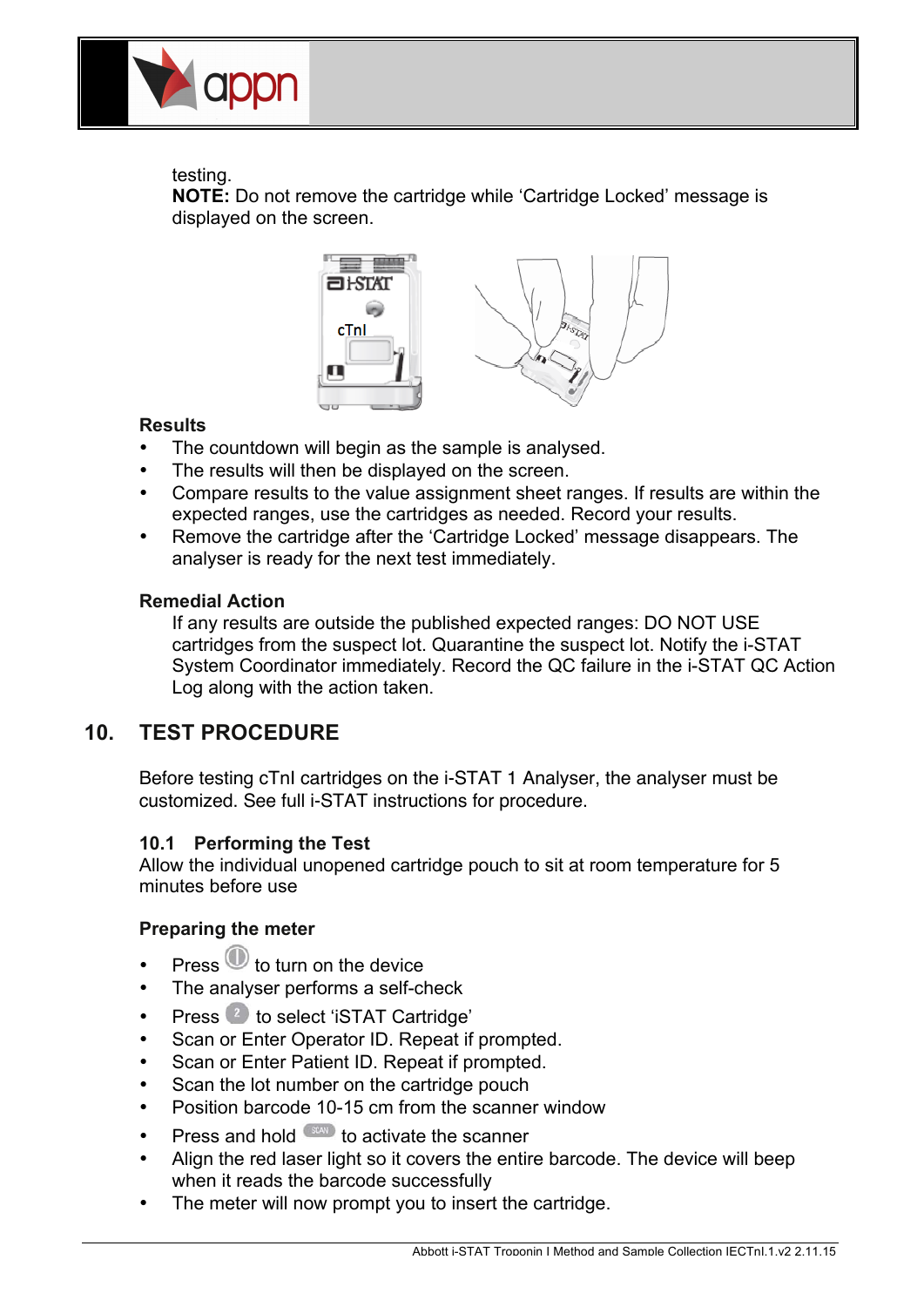

#### **Applying the sample**

- Handle the cartridge from its edges and avoid touching the contact pads or exerting pressure over the center of the cartridge.
- Following thorough mixing of the sample, discard 1 drop from the delivery device to clear unseen bubbles.
- Touch the next drop to the well allowing cartridge to draw sample in. DO NOT use a needle. Fill only to the "RED FILL LINE" diagram.
- Close the cartridge by using the thumb and index finger of one hand to grasp the cartridge from its side edges away from the sample inlet. Use the thumb of the other hand to slide the plastic closure clip to the right until it locks into place over the sample well.

**NOTE:** When sliding the closure clip, do no place fingers near the sample well.



## **Inserting the cartridge**

- To insert the cartridge into the cartridge port, grasp the cartridge by the thumb recess. Hold the device by the other hand and gently guide the cartridge into the analyser until fully inserted and clicks into place.
- The analyser must remain on a level surface with the display facing up during testing.

**NOTE:** Do not remove the cartridge while 'Cartridge Locked' message is displayed on the screen.



#### **Results**

- The countdown will begin as the sample is analysed.
- The results will then be displayed on the screen.
- Record your results.
- Remove the cartridge after the 'Cartridge Locked' message disappears. The analyser is ready for the next test immediately.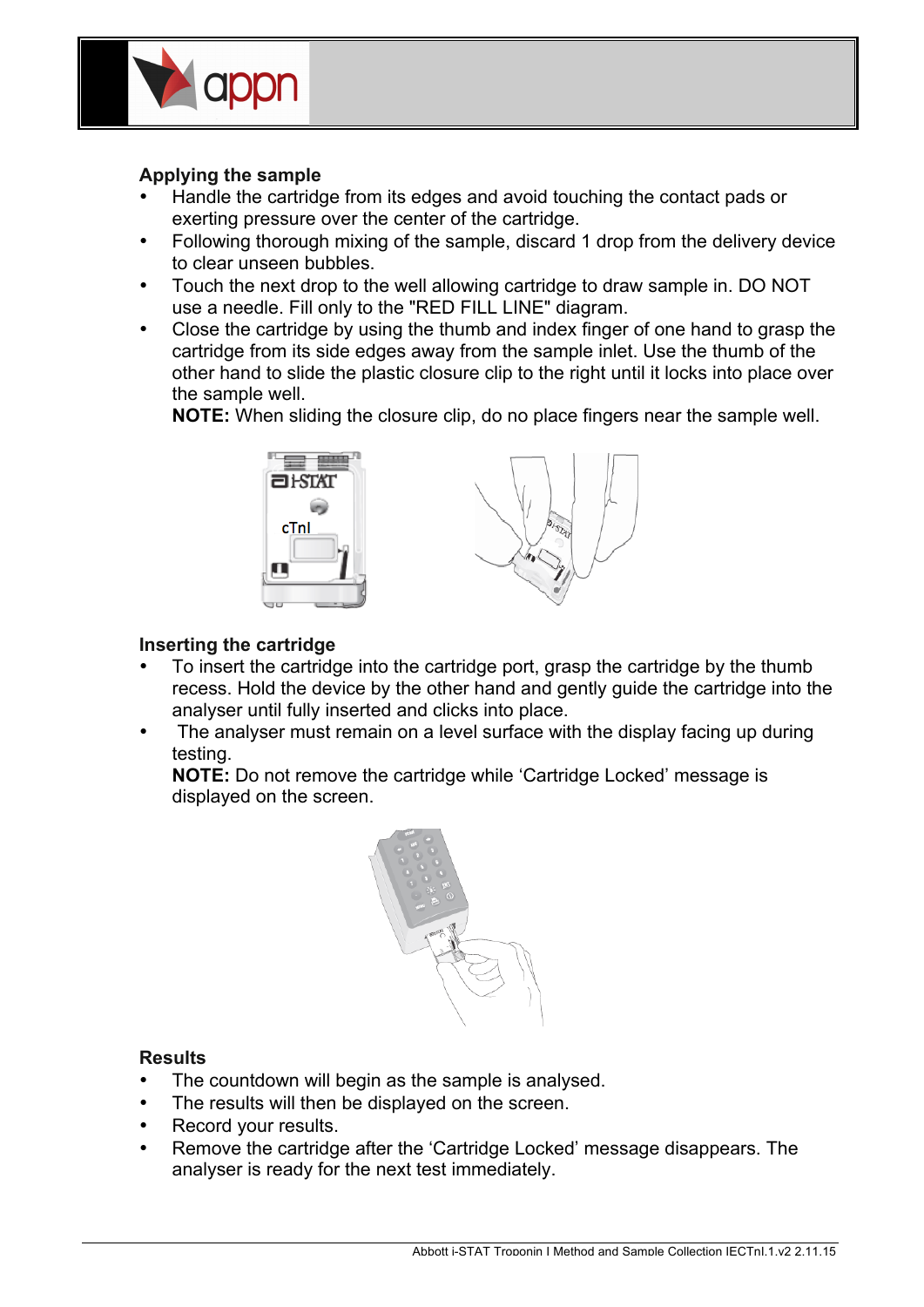

## **11. RESULTS**

- The i-STAT analyser contains a microprocessor that performs all calculations required for reporting results.
- Results are displayed numerically with their units.
- Results can be printed to the HP Portable Printer or the Martel Portable Printer with or without Downloader / Recharger. See printer manufacturers instructions **NOTE:** Results printed on thermal paper will fade with time and are therefore not acceptable as a permanent chartable record.
- Results can be transmitted from the i-STAT Portable Clinical Analyser to the Central Data Station/Data Manager. See manufacturer's instructions

## **11.1 Interpretation of results**

Collectively, the diagnosis of myocardial infarction should include measurement of cardiac related proteins and other clinical information including patient history and electrocardiographic data. Other conditions that may result in elevated cardiac proteins are: cardiac contusions, myocarditis, invasive examination of the heart, coronary artery bypass surgery, congestive heart failure and unstable angina. Therefore, these data must be considered when interpreting the results. TnI is platform dependent so each site should establish a reference range that is representative of the patient population to be evaluated.

## **12. MAINTENANCE**

- Clean the display and case with a gauze pad moistened with a mild nonabrasive cleaner, detergent, soap and water, alcohol or 10% bleach solution. Rinse with another pad moistened with water and dry.
- Use the electronic simulator daily.

## **13. REFERENCES**

This method has been adapted from the iSTAT System – Abbott Point of Care Procedure Manual, cTnI test cartridge and control solution package inserts.

- 1. Torpy, JM Burke, AE & Glass, RM 2010 'Acute Coronary Syndromes', The Journal of the American Medical Association, vol 303, no. 1, p90.
- 2. Scirica, BM 2010 'Acute Coronary Syndrome: Emerging Tools for Diagnosis and Risk Assessment', *The Journal of the American College of Cardiology*, vol 55, no.14, pp. 1403-15.
- 3. Chew, DP, Aroney, CN, Aylward, PE, Kelly, A, White, HD, Tideman, PA, Waddell, J, Azadi, L, Wilson, AJ & Ruta, LM 2011 '2011 Addendum to the National Heart Foundation of Australia/Cardiac Society of Australia and New Zealand Guidelines for the Management of Acute Coronary Syndromes (ACS) 2006', *Heart Lung and Circulation*, vol 20, no. 8, pp. 487-502.
- 4. Sharma, S, Jackson, PG, Makan, J 2004 'Cardiac Troponins', *Journal of Clinical Pathology*, vol 57, no. 10, pp. 1025-6.